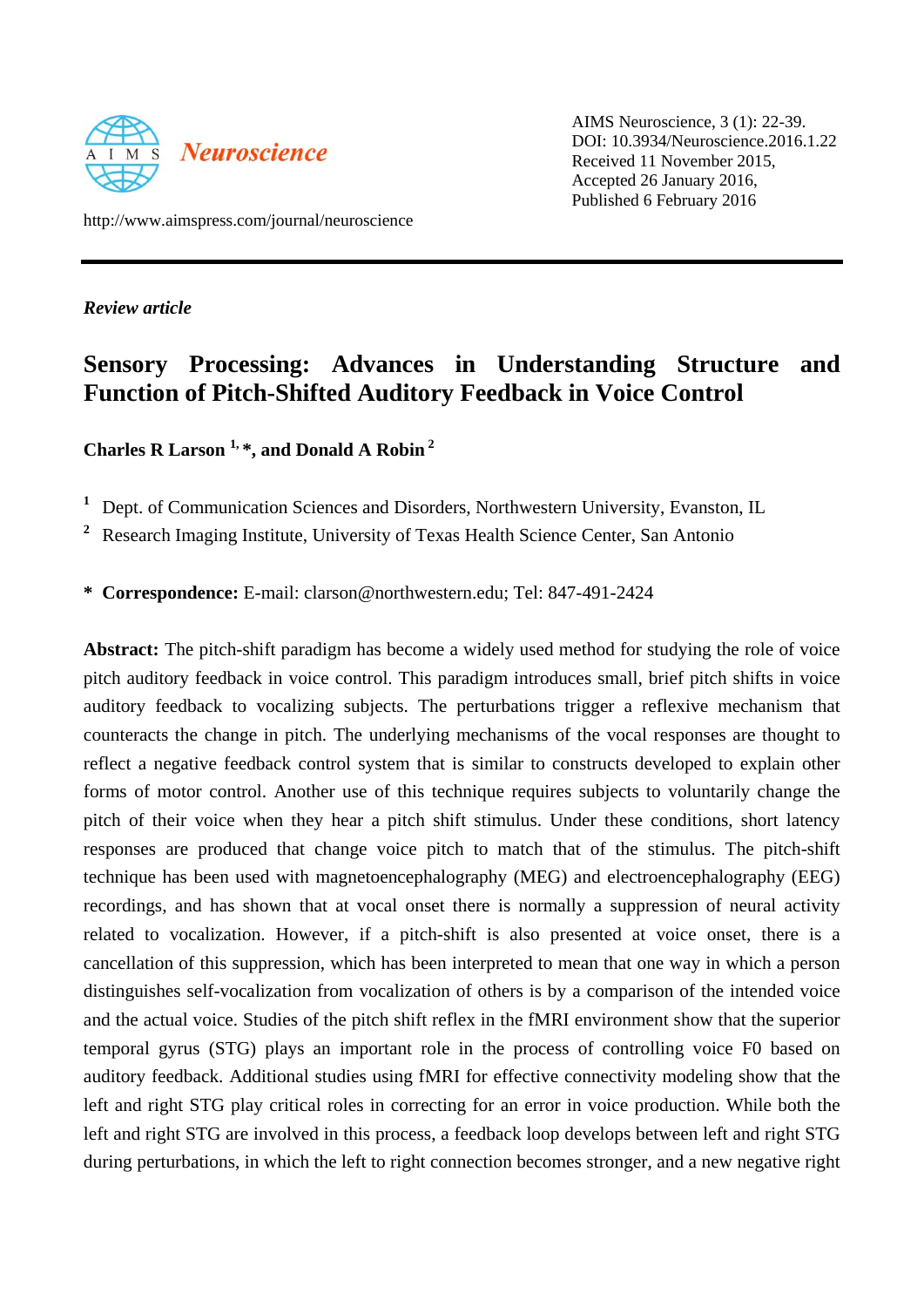to left connection emerges along with the emergence of other feedback loops within the cortical network tested.

**Keywords:** Voice; Neural; pitch-shift; auditory feedback; EEG; fMRI

# **1. Introduction**

The human voice is the bedrock of aural communication, and the foundation for one of the oldest means of expression in humans. Voice is used for many forms of communication as in speech, singing, laughter, crying and anger. Without the ability to vocalize, speech would not be possible. The human voice evolved along with the respiratory system and the presence of air-breathing animals. Thus, the evolutionary process that brought us our voice also led to a vast range of vocal abilities in non-human animals.

Despite the importance of the voice for most human activities, there is much that we do not understand about the neuromuscular mechanisms that control it. However, as with other mysteries, modern technology has allowed us to visualize and measure mechanisms of vocal control that were not possible a few decades ago. Specifically, the development of high resolution brain imaging and new analytic techniques for electrophysiology and functional magnetic resonance imaging (fMRI) have expanded dramatically in the past 10 years, allowing for a far more precise view of the brain and its role in vocal control.

This review describes current knowledge of the mechanisms of vocal control derived from the most recent technological developments in the field of neuroscience. Vocalization is understood to result from the repeated interruption of exhaled air. This process is achieved by air pressure exciting the vocal folds and their release of minute air explosions at high frequencies that are perceived as tones. The muscles involved in this process include those of the respiratory and laryngeal systems. These muscles are in turn controlled by motor neurons located in the brainstem and spinal cord. Beyond the level of the motor neurons, our understanding of how higher areas of the brain control voice pales in comparison to our understanding of how the peripheral muscles and sensory receptors control vocal expression [1].

In order to control vocalization, the nervous system relies on various forms of sensory feedback to monitor the outcome of the control process, to correct for errors in control, and to measure the effect of the voice on the environment (reactions and responses of others). Since the days of Sherrington, one of the most important tools to study the neural processes controlling externally directed movements is the perturbation technique [2]. This technique involves the perturbation of the controlled effector (limbs, lips, legs, etc.) and quantifies the relation between the timing and magnitude of the effector perturbation and the neural response to it. As Sherrington was working on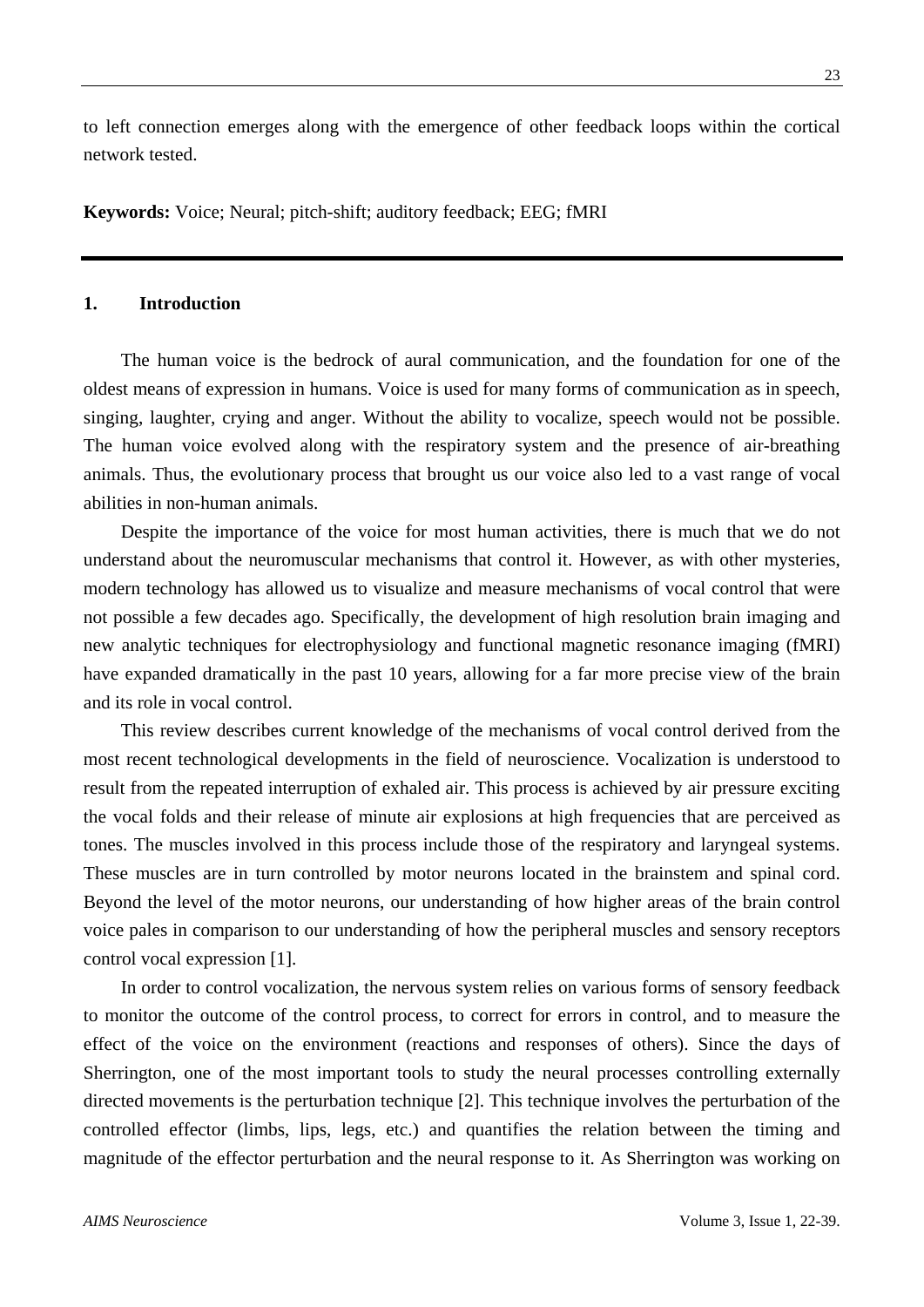his seminal studies, Lombard [3] found that when subjects spoke in the presence of a noisy environment, they automatically increased the loudness of their voice. Additionally, approximately 60 years ago, Fairbanks [4] found that if the audio playback of a speaker's voice through earphones was delayed by about 180 ms, the speaker's ability to speak fluently was profoundly disturbed. This technique of delayed auditory feedback made it clear that normal speech production requires precise timing of voice auditory feedback on speech articulation. About 35 years ago, Elman [5] found that perturbing the pitch of the voice while vocalizing caused the speaker to make rapid adjustments to pitch. These advancements led to a series of studies beginning in about 1998 that has greatly increased our understanding of the neural mechanisms of vocal control [6]. These studies relied on advances in digital signal processing that allowed investigators to change the sound of a person's voice and then feed the acoustical signal back via headphones in such a way that the speaker responded as if they perceive that an error was made in the production of the sound (see Figure 1).



**Vocal Compensation** 

**Figure 1. Schematic illustration of auditory feedback perturbation technique.** The speaker's voice is altered in pitch and fed back via headphones. This alteration leads to a vocal compensatory response.

A quintessential aspect of most motor controlled events is the monitoring of feedback and correcting for errors in production. Depending on the nature of the behavior in question, the response to the perturbation may exist only at the level of the effector motor neurons (e.g., stretch reflex) or up to and including the highest levels of the nervous system (speech responses to unanticipated changes in the auditory feedback of the spoken word). The perturbation technique applied to voice and speech control has now been used along with common neuroimaging and physiological recording techniques such as positron emission tomography (PET), fMRI, electrocorticography (ECoG), electroencephalography (EEG) and magnetoencephalography (MEG). These approaches have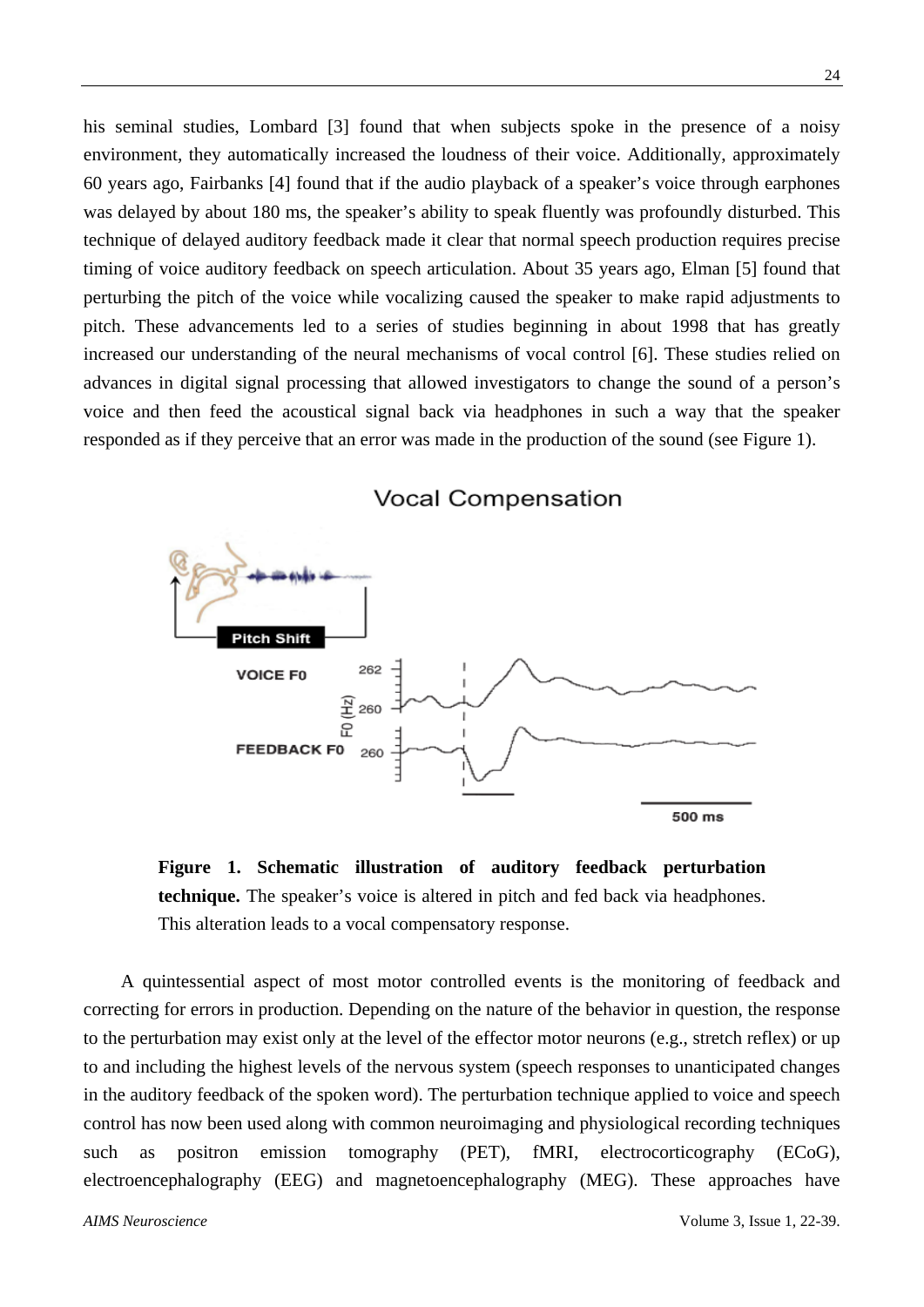allowed us to learn the functional role of various brain structures that are involved in the correction of errors in vocalization, and by default, in vocal control itself.

Modern electrical and acoustic modulation techniques have enabled us to learn that when someone is vocalizing (e.g., saying "ah"), an unexpected presentation of altered auditory feedback (voice pitch or loudness) triggers a reflexive response that, more often than not, compensates for the perturbation. That is, the response counters the pitch-shift stimulus direction as if correcting for errors in vocal production. Subjects are unaware that they are making these adjustments, the latencies of the vocal responses are around 100 ms, while the laryngeal EMG latencies are around 50 ms, and the responses are very difficult to suppress, indicating that these responses are reflexive in nature [7,8]. Importantly, except for very small pitch-shift stimulus magnitudes (e.g., 10 cents), the response magnitudes are only a fraction of the stimulus magnitude [9]. For a pitch shift stimulus of 100 cents, most response magnitudes are on the order of 30 cents. However, when pitch-shifted stimuli are presented during running speech, the response magnitudes are larger (50–80 cents) [10,11]. This increase in response magnitudes with running speech indicates that the responses are task dependent and therefore can be modulated according to vocal task requirements.

To account for these neural processes, several investigators have modeled the vocal neural control system. Based on earlier work on the limbs or speech articulators [12–16], recent studies have depicted the vocal control mechanism as a negative feedback control system in which an efferent copy (copy of motor commands) is compared with sensory feedback [17,18]. In both vocal and limb motor control systems, a perturbation to the sensory feedback that the subject perceives results in a change in the subject's response that acts to counter the stimulus. That is, the response is in the opposite direction (opposing response) to the perturbing stimulus. However, in the vocal motor control system, it has frequently been reported that many subjects do not produce an opposing response, and instead they produce a response in the same direction as the stimulus. Such responses have been termed as "following" responses, or feedforward responses [6]. The factors determining the opposing and following responses are not understood, however, they may relate to individual differences in motor control. For example, in a recording of laryngeal EMG activity in the pitch-shift paradigm, one subject showed that one cricothyroid muscle contracted as if to oppose the stimulus direction, and the other cricothyroid muscle contracted as if to follow the stimulus direction [19]. The precise percentage of responses that "follow" the stimulus direction, compared to the opposing responses, is not known because not all studies using the pitch-shift paradigm report the relative percentages. However, in those studies that reported details of following responses, the percentage varied from 2% to 30% [9,11,17,19–25]. The large variations in these percentages are, however, misleading because the methodologies in the studies varied, which in turn affected the number of following responses. For example, Burnett et al. [6] noted that increases in the magnitude of the pitch-shift stimulus led to an increase in the percentage of following responses.

One explanation of following responses is that they may be related to random fluctuations in voice fundamental frequency (F0). That is, during normal vocalization, there are always fluctuations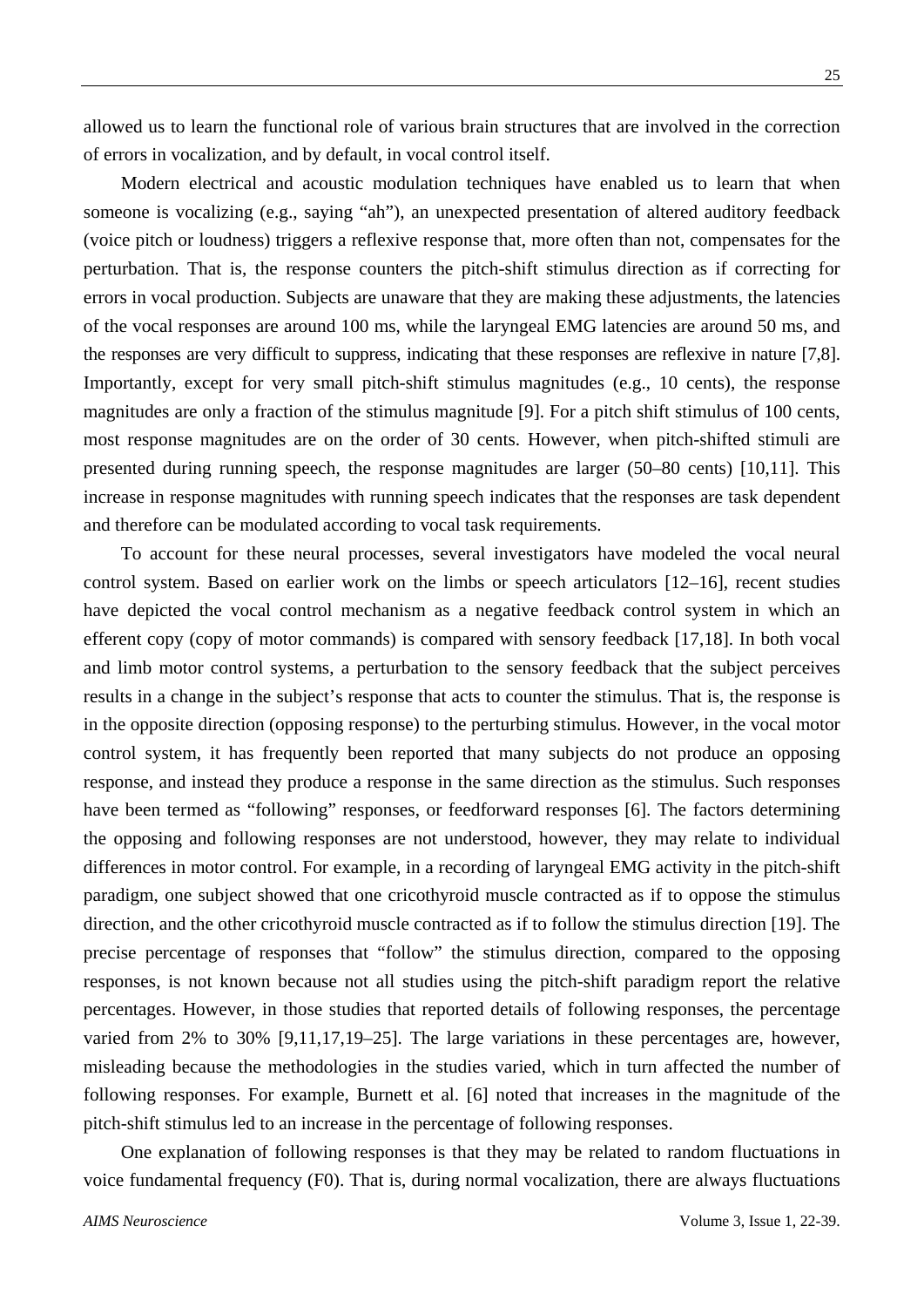(increases and decreases) in voice F0 and loudness. If the direction of a fluctuation coincides with that of the stimulus, it could lead to following responses. A second explanation is that if subjects perceive the change in feedback as if it were from an external source such as a piano, they attempt to match the note and thereby follow the direction of the pitch-shift (i.e., to sing along with it) [17].

In a recent experiment bearing on this issue, subjects were instructed to volitionally change their voice F0 either in a direction to compensate for the stimulus (oppose the direction) or to follow the direction of the pitch-shift stimulus [26]. All subjects were able to do this, however, in all subjects it was observed that the following responses had a much shorter latency (150 ms) than opposing responses (400 ms; Figure 2). Moreover, the instructions to oppose the stimulus direction led to a small, early following response that preceded the opposing response and may have delayed the onset of the volitional opposing response.



**Figure 2. Volitional vocal responses to changes in voice pitch feedback.** Graphs on left show responses to a decrease in voice pitch feedback while graphs on right show responses to an increase in pitch feedback. Bracket below graphs show timing and direction of pitch shifted voice feedback. Blue traces show responses that followed the stimulus direction and red traces show responses that opposed the direction of the pitch shift stimulus. Rectangular dashed boxes in upper figure show area of expanded responses in lower graphs. The lower graphs show that the subjects produced a small, short latency response (red traces) that followed the stimulus direction prior to their volitional opposing response. From Patel et al. [26].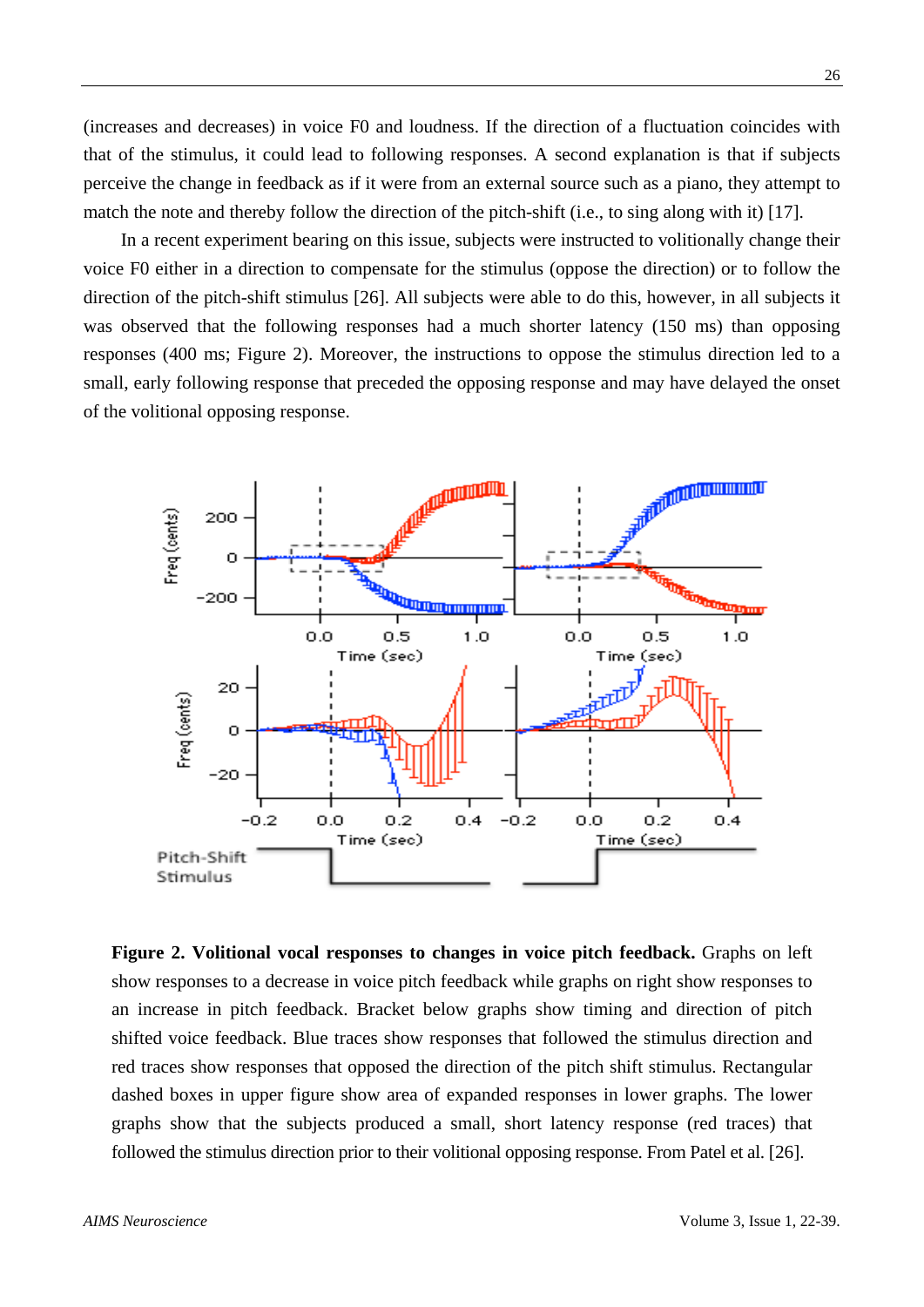Based on this recent study, as well as the earlier studies cited above, we suggest that there may be two different mechanisms of reflexive vocal control. In one type, an opposing response corrects for an error in production when subjects are speaking or sustaining a steady vowel sound. The other type of reflexive response (following) likely reflects a different mechanism that may enhance the ability of the subject to match the pitch of musical notes or another person's voice (the basis of ear training). Moreover, the fact that the volitional opposing responses were preceded by a small following response when subjects attempt to oppose the stimulus direction suggests that the tendency to follow the direction of a pitch-shift stimulus (match a note) may delay the neural mechanisms involved in correcting for an error in voice pitch production.

#### **2. EEG/MEG Studies**

Understanding the neural mechanisms underlying the vocal responses to perturbations in voice auditory feedback was sought through the recording of electrical EEG and electromagnetic MEG responses arising from brain activations. The M1 MEG and the N1 EEG auditory ERPs are thought to arise from auditory cortex and to be caused by pre-attentive processing of sound onset or changes in sound to which a person is listening [27]. In the studies discussed here, the N1 potential may also reflect a combination of auditory and vocal motor control activities. Houde and Jordan [18] used MEG to identify brain mechanisms related to the detection of self-voice compared to non-self vocalizations. MEG responses were recorded as subjects began vocalization while hearing their normal voice auditory feedback compared with altered voice auditory feedback. When hearing one's own voice, the M1 MEG response was markedly reduced in magnitude compared to when a subject heard the tape-recorded version of their vocalization, or a non-speech feedback sound while vocalizing. Follow-up studies by Behroozmand et al [28] and Heinks-Maldonado et al [29] examined self-voice identification by changing the frequency of voice feedback by amounts varying from 100 to 400 cents (100 cents  $= 1$  semitone). In these studies, ERPs were triggered by the onset of vocalization or by the sound of the previously recorded vocalization (passive listening). The authors found that the N1 ERP components were suppressed in response to voice onset during active vocalization compared to the ERPs triggered by the sound of the voice as the subject passively listened to the previous vocalization. Moreover, they found that shifting the pitch of auditory feedback during vocalization reduced the amount of N1 suppression. If voice pitch feedback was shifted by 400 cents at voice onset, the N1 suppression was completely eliminated (Figure 3). The suppression of the N1 or M1 ERP of unaltered voice feedback at vocal onset is thought to serve as an indicator of self-vocalization as opposed to the sound of another person's voice [28,30]. Results of these studies support the theory that a precise forward model of the intended vocal output is compared with the actual output, and if there is a disparity arising from this comparison, a correction of the input signal (intended output) is made. As the sound of the voice at onset becomes more dissimilar to the intended voice, the degree of the suppression is reduced. Therefore, the N1 or M1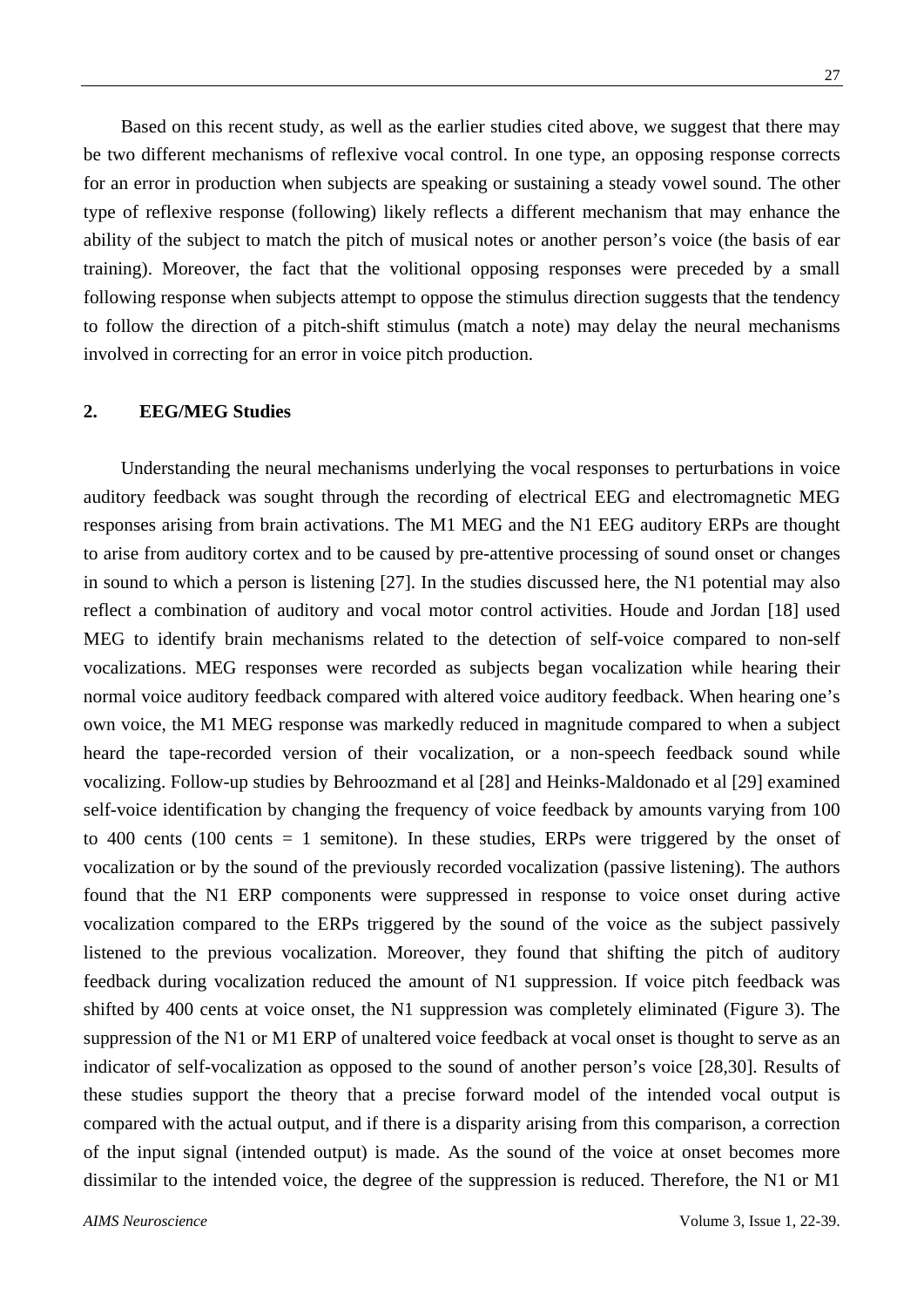suppression observed in these studies during vocalization is an indicator that the audio-vocal system is similar to other motor control systems in how it discriminates self-produced actions, such as tickling oneself, from the actions of others [31].



**Figure 3. ERPs (averaged across subjects) in response to voice pitch-shifted feedback at voice onset with voice pitch-shifts of 100 and 400 cents magnitude.** Solid lines show ERPs in response to pitch-shift stimuli during vocalization, and dashed lines show responses to the auditory feedback of the sound from the previously recorded vocalization. Difference in peak magnitudes shown in yellow. From Behroozmand et al. [28].

In a subsequent study by Behroozmand et al [32] the identification of self-voice was shown to be registered as a reduction in magnitude of the N1 ERP (equivalent to the M1 potential) when pitchshifted voice auditory feedback occurs within a time window of approximately 200 ms after vocal onset. With a longer delay, the degree of suppression is reduced and is completely absent 1000 ms after vocal onset. Thus, in addition to matching the sound of the voice (e.g. voice pitch), identification of one's own voice requires that the sound of the feedback must occur within 200 ms of the vocalization. Delays in the feedback indicate to the speaker that the voice is not self-produced. This research suggests that differentiation of one's own voice from that of others may be related to the constellation of hallucinogenic symptoms in some patients with schizophrenia [33]. Such patients may misattribute the source of external sounds to objects or other persons.

After the onset of vocalization, such as in speech or singing, and if it has been determined that the voice is self-produced, voice auditory feedback becomes important for vocal control (i.e., the ability of the subject to sustain a steady note with minimal variation in pitch or loudness). In order to investigate neural mechanisms related to voice control after the onset of vocalization, P2 ERPs triggered by pitch-shift stimuli were recorded during vocalization, and then again following the prerecorded sound of the voice as the subject listened to the previous pitch-shifted vocalization [34].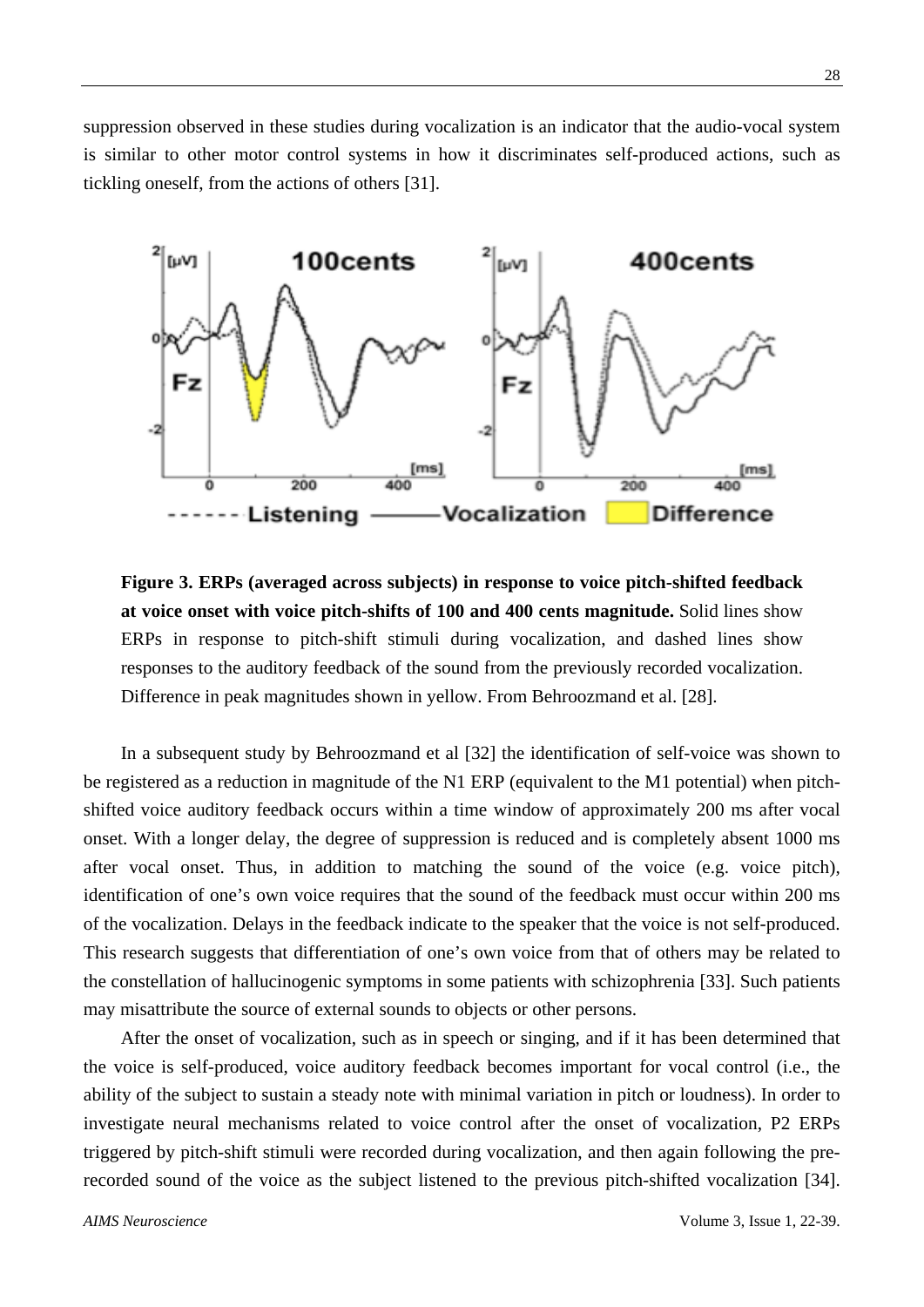The P2 auditory potential most likely arises from multiple sources in or near Heschl's gyrus, as well as other cortical areas. In this study, the normalized difference index (comparison of the ERP magnitude in response to auditory feedback during active vocalization compared to the ERP magnitude in response to the sound of the previously recorded vocal signal) was larger for pitch shifts of 100 cents compared to shifts of 500 cents (Figure 4). Greater neural sensitivity to voice auditory feedback during vocalization compared to auditory feedback in the absence of selfvocalization indicates that during vocalization, efference copies of the intended vocalization are compared with auditory feedback and correct for errors if there is a discrepancy between the intended and actual auditory characteristics of the voice [34]. Moreover, greater sensitivity to smaller shifts (100 cents) rather than the larger shifts (200 or 500 cents) suggests a greater sensitivity to self-vocalization than to an abnormal sound, such as someone else's voice [34–36]. Thus, the P2 ERP may reflect mechanisms involved in the comparison of voice auditory feedback with intended output and the subsequent corrective modulation of vocal output.



**Figure 4. ERPs (averaged across subjects) recorded from Fz electrode in response to voice pitch-shifted feedback of 100 and 500 cents magnitude presented after voice onset.** Solid lines show ERPs during active vocalization. Dashed lines show ERPs in response to playback of the previously shifted voice feedback without active vocalization. From Behroozmand et al. [34].

Complementing the pitch-shifted auditory feedback voice studies in humans, Eliades and Wang [37] recorded activity from neurons in the auditory cortex in Marmoset monkeys during self-initiated vocalizations. Neurons that were usually suppressed during normal voice auditory feedback showed enhanced responses to pitch-shifted vocalizations. These observations from neuronal recordings in primates, using a similar pitch-shift paradigm that has been used with humans, support the idea that the increased amplitude of the P2 ERPs recorded in humans may result from increased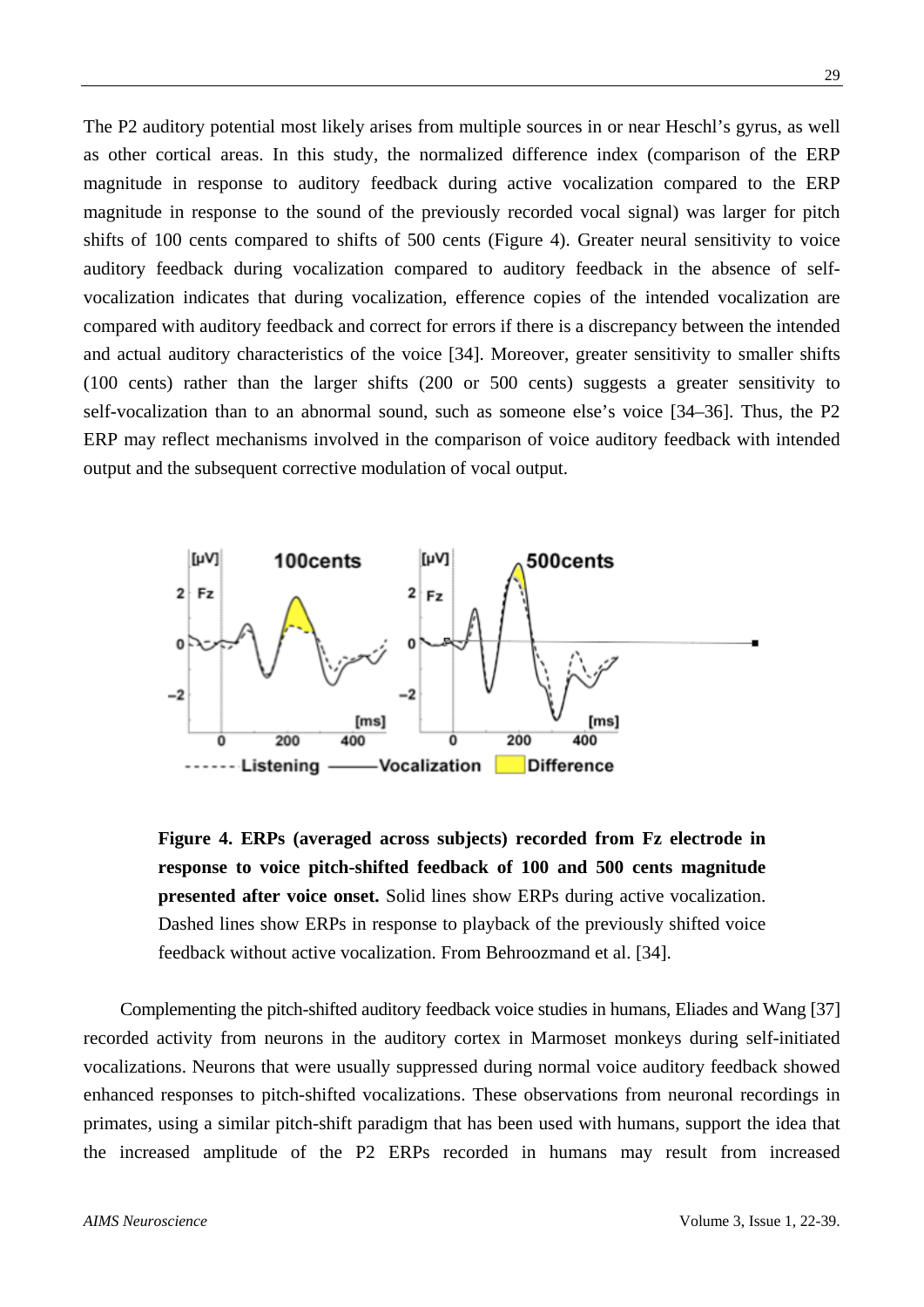responsiveness of auditory cortex neurons to the sound of their own voice that is shifted in pitch and fed back to the subjects as they are vocalizing.

An important issue regarding the role of neural processing of auditory feedback in vocal control relates to the harmonic complexity of the feedback signal. That is, is the vocal control system sensitive to only the F0 of voice auditory feedback, or does the acoustical complexity of the feedback signal affect responsiveness of the system to alterations in pitch of auditory feedback? To address this issue, Behroozmand et al. [38] compared vocal and ERP responses from subjects who vocalized and heard either the F0 (only) of their voice auditory feedback, the F0 and first harmonic, the F0 and first two harmonics or the F0 and the first three harmonics of their voice. With the increased complexity of the auditory feedback, both the vocal responses and the N1 and P2 ERPs increased in magnitude. The acoustical structure of vocalizations during speech or singing are highly complex, and results from this study suggest that neurons in the more lateral areas of auditory cortex are very sensitive to acoustical signals such as the human voice. That is to say, normal vocalizations are rich in harmonic partials and have a certain F0, while non-vocal sounds may have a diminished harmonic content in comparison to the voice. Furthermore, Behroozmand et al's [38] results indicate that the auditory cortex may respond to inaccuracies in vocal quality and help the speaker (or singer) adjust the voice towards a desired sound structure.

Additional evidence provides more precise details on the cortical areas that are involved in vocal control. Several investigations have shown that there are distinct regions of auditory cortex that are sensitive to the human voice [39–42]. Moreover, direct recording from the cortical surface using ECoG techniques have shown that discrete areas of the STG are sensitive to changes in voice pitch auditory feedback [43,44]. It is therefore highly likely that these areas of auditory cortex contributed to the vocal and ERP results [18,28,32,34,35,45,46] from studies of pitch-shifted feedback.

#### **3. fMRI Studies**

The advent of fMRI has allowed researchers to gain important information about the regions of the brain involved in responses to perturbations in voice as well as some notion of the how those regions support voice control. However, such studies have been challenging because the production of the magnetic field during fMRI data collection results in extremely loud background noise. Since the primary goal of these studies is to gain insight into auditory feedback and the voice, such noise cannot be present during vocalization because the microphone would amplify scanner noise and send it back to the speaker, which would mask the sound of the speaker's voice. In order to overcome this limitation, researchers use an fMRI paradigm called "sparse sampling." Sparse sampling refers to a paradigm whereby the subject vocalizes and then when vocalization has stopped the scanner is turned on. Our paradigm is shown in Figure 5 [47]. Subjects lie still and the scanner is turned off. A subject vocalizes a prolonged "ah" after being cued by a written instruction on a monitor. During vocalization (which can vary in length but is 3 s in the example) there may be no perturbation or a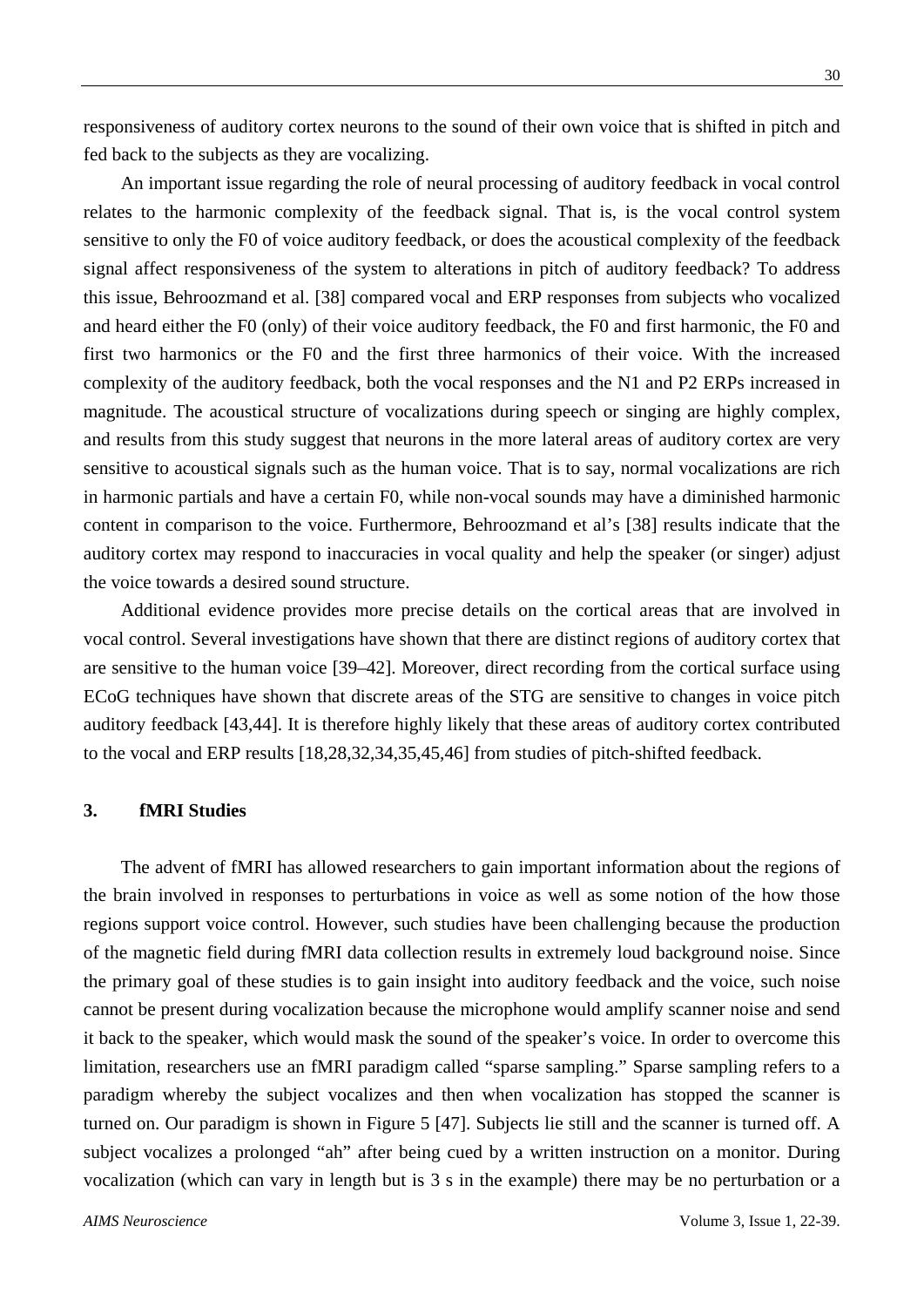perturbation at onset or mid vocalization (a similar paradigm is used for voluntary responses to perturbations). After 3 s, subjects are instructed to stop vocalizing and there is a 2 s rest period. The scanner is then turned on for 3 s while the subject continues to rest, followed by an additional 2 s rest period before the next trial. We note that it takes approximately 5 seconds for the hemodynamic response to the pitch-shift stimulus to reach a peak. Hence, we turn the scanner on 5 s after vocal onset.



**Figure 5. Schematic illustration of the sparse sampling fMRI technique for analysis of vocal responses to pitch-shifted voice feedback.** Since the scanner noise would interfere with the microphone recording of the voice, the scanner is turned on after vocalization when the hemodynamic response to the pitch-shift event reaches its maximum.

While fMRI studies show many regions of the brain that are involved in human vocalization [48–50], we first discuss the STG because it has emerged as perhaps the key region involved in the role of auditory feedback in vocal control. In our first study of reflexive responses to auditory feedback perturbations in vocal pitch [47], we studied subjects' vocal and BOLD (blood oxygen level dependent) responses to a 100 cent pitch shift during mid-vocalization. We found that the only brain regions that survived statistical correction were the left and right STG. As noted above, responses to pitch shifted stimuli likely involve an efference copy mechanism. Thus, we argue that the STG is critical, first in the determination of self vs. non-self voice, and second, in generating opposing or following responses associated with auditory feedback perturbations. Hence, changes in ERP activity associated with predicted versus unpredicted changes in voice auditory feedback likely rely on the STG.

We followed this study with one in which the auditory feedback perturbation was 600 rather than 100 cents. The increased pitch shift perturbation was used to (1) explore brain responses to large degrees of error, (2) use a passive listening condition as a comparison to the perturbed events rather than rest only (as had been done in Parkinson et al. above), (3) include correlations between vocal responses to pitch shifted feedback and BOLD responses (performance correlations) in addition to contrast analyses and (4) improve signal to noise ratio (greater error signal) in order to be able to include brain regions in addition to STG that are involved in vocal control [51]. In this study, contrast analysis of vocalization minus rest revealed a complex set of regions that included STG,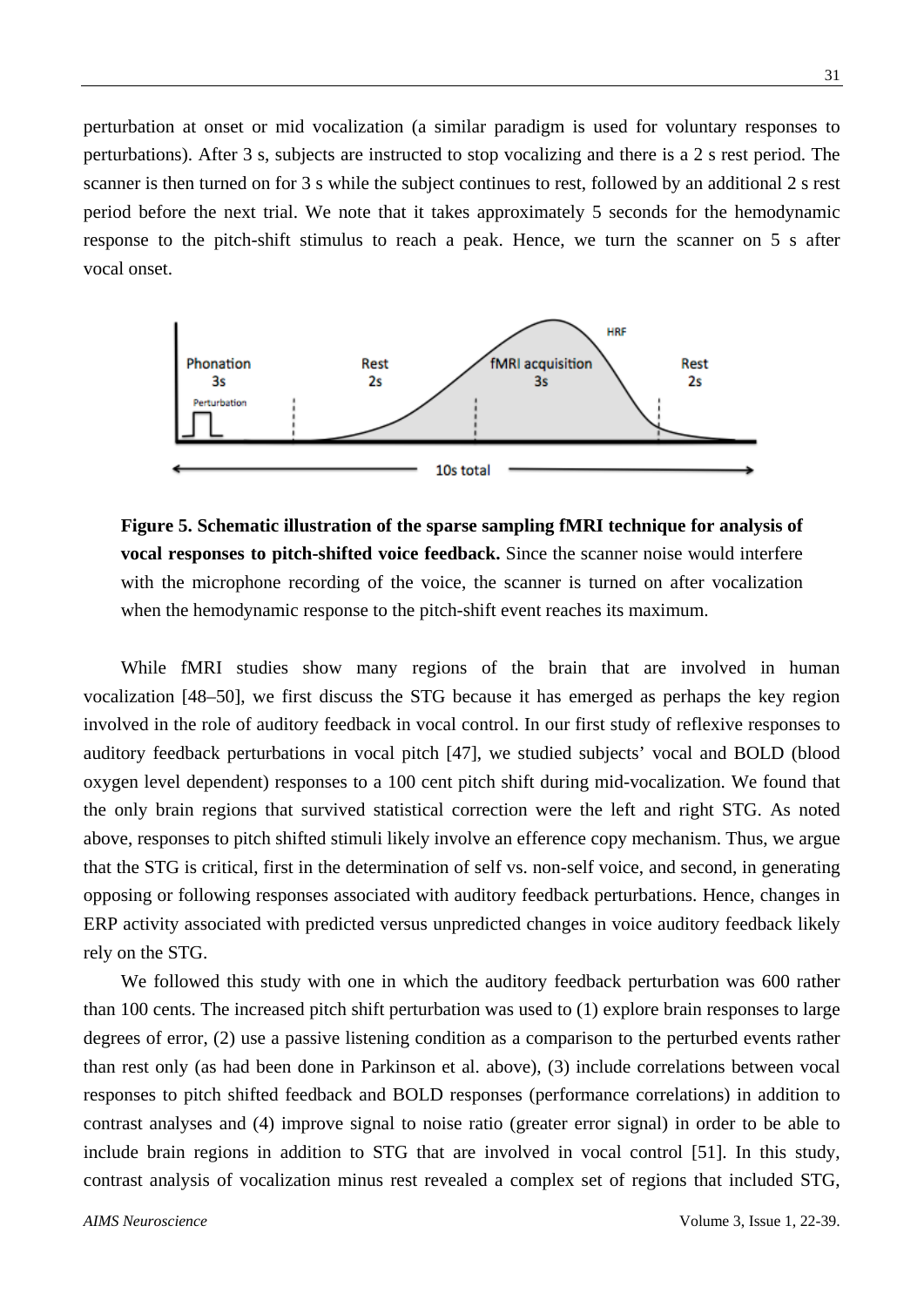primary auditory cortex, precentral gyrus, supplementary motor area (SMA), rolandic operculum, postecentral gyrus and right inferior frontal gyrus (IFG). Contrast of vocalizing versus self-voice playback revealed activity in bilateral precentral gyrus, SMA, IFG, post central gyrus and insula. Performance correlations revealed that vocal responses to pitch shift perturbations were related to increases in the BOLD response in bilateral STG and left precentral gyrus.

Other groups have further delineated the brain regions involved in the neural control of the voice. Toyomura et al. [49] randomly altered auditory feedback in either direction while participants sustained a vowel sound "ah" for 5 seconds. Rather than following or opposing the changes in pitch, participants were instructed to hold the pitch of the feedback voice constant. When compared to those in a non-shift condition, participants in the shift condition displayed right hemisphere BOLD activations in the supramarginal gyrus, premotor cortex (PMC), anterior insula, STG, and intraparietal sulcus [49]. In the left hemisphere, significant BOLD activations were observed only in the PMC, indicating right hemispheric dominance when voluntarily responding to transformed auditory feedback [49]. In contrast with Zarate and Zatorre [7,48] and Zarate et al. [52], in which volitional changes in voice pitch were not made, significant BOLD activations were not observed in the anterior cingulate cortex (ACC), rostral cingulate zone, putamen, and superior temporal sulcus (STS), supporting the notion that these brain regions might be specifically related to voluntary compensation responses.

There is also a body of work on singing that has led to greater understanding of the neural control of the voice using fMRI techniques. For example, Zarate and Zatorre [7,48] reported that differences in BOLD activation between singers and non-singers involved bilateral primary auditory cortices, bilateral primary motor cortex (M1), supplementary motor cortex, ACC, thalamus, insula and cerebellum. In this study, subjects were asked to either ignore a pitch-shift or to compensate for it. In non-musicians, increased BOLD activations were found only in ACC and inferior parietal lobe during both voluntary conditions. By contrast, singers showed numerous regional activations including ACC, inferior parietal lobe (IPL), pre-SMA, STS, insula and putamen. Zarate and Zatorre [7,48] also reported that compensatory vocal responses involve a network of connected regions that include rostral cingulate, ACC, putamen and primary auditory cortex.

To summarize, fMRI data have shown that bilateral STG is key in neural control of vocalization and that it appears to be a hub for comparison between predicted and actual production of the voice. Other regions critical to the neural control of the voice include the IFG, medial superior temporal plane, primary auditory cortices, dorsal PMC, insula, cerebellum and basal ganglia structures.

## **4. Connectivity Modeling with fMRI Data or Combined fMRI-ERP Signals**

Our group recently innovated the use of effective connectivity modeling to understand network coupling properties associated with vocal control and responses to feedback perturbations. Effective connectivity modeling refers to the analysis of fMRI signals that define causal functional relations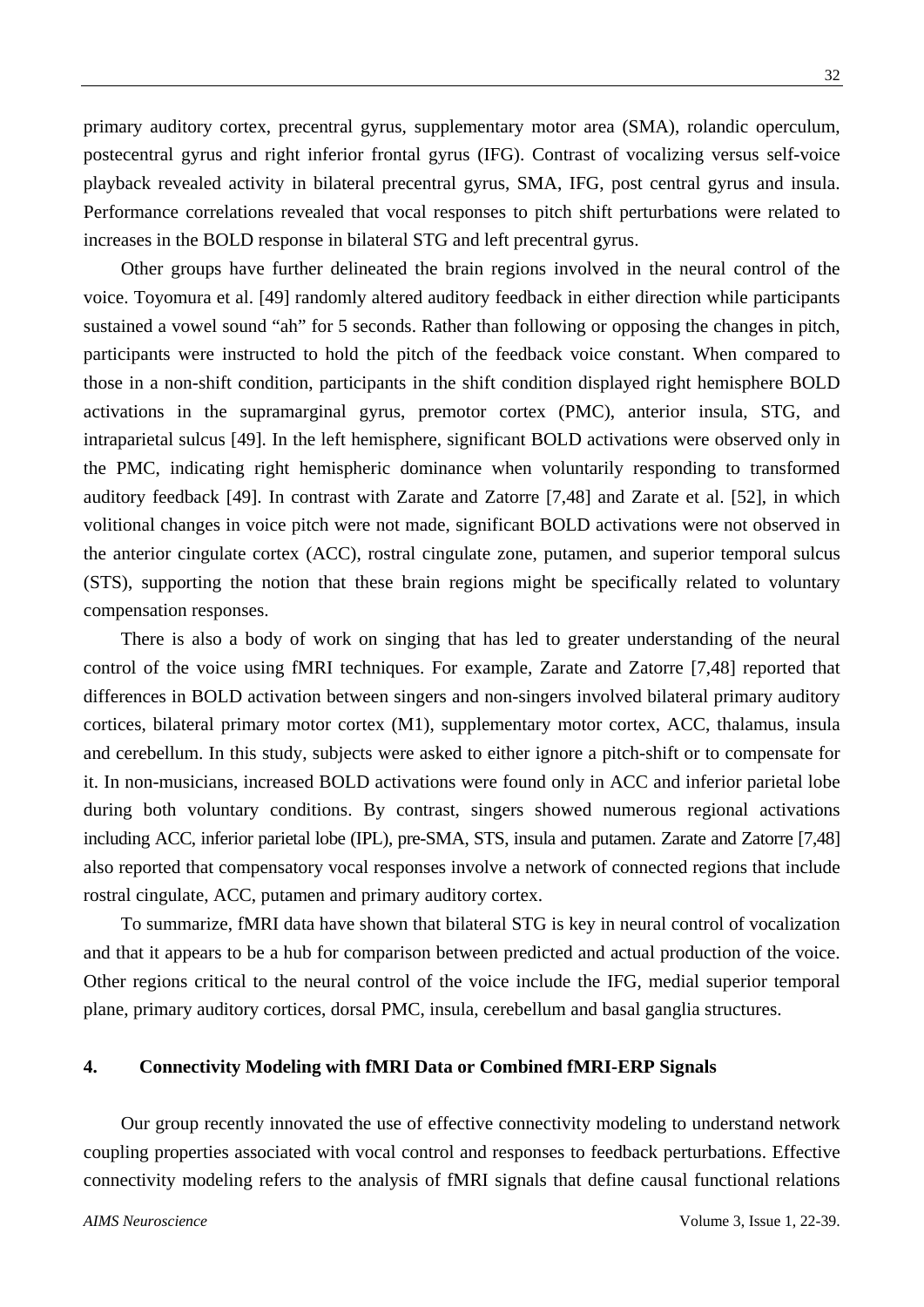between parts of the brain. Structural equation modeling (SEM) is rooted in Bayesian prediction and allows for statements about the strength and sign of neural connections. Results of this analysis allow one to make hypotheses about how one region of the brain modulates another [53]. We used dynamic causal modeling (DCM), also based on Bayesian prediction techniques, on ERP signals to understand smaller sub-network connections between different neural areas [54]. We have used both structural equation modeling (SEM) of fMRI BOLD signals and dynamic causal modeling (DCM) of ERP data. Flagmeier et al. [55] used SEM to study effective connectivity of a cortical network during vocalization with and without a pitch shift perturbation (See Figure 6). We modeled left and right STG, PMC, IFG and M1 because these regions had the greatest activity during vocalization. We determined the best-fit connectivity model for vocalization with no perturbation and when there was an auditory feedback perturbation of 100 cents mid-vocalization. Results showed that left and right STG connectivity was critical for compensating during a perturbation. Specifically, with no shift there was a positive unidirectional connection from left to right STG during vocalization. When a pitch-shift occurred, a feedback loop emerged in which the left to right connection became stronger and a right to left negative connection was present. Other feedback loops that emerged involved (1) right STG to right IFG, in which there was a strong positive connection from STG to IFG and a strong negative connection from IFG to STG, and (2) on the left side only during the pitch shift there was a strong positive IFG to PMC connection and a strong negative PMC to IFG connection that was not present with no-shift vocalization.



**Figure 6. Structural equation modeling results of fMRI responses to non-shifted (a. black) and pitch-shifted (b. red) feedback during vocalization from 8 healthy subjects.** Positive path coefficients  $=$  solid lines; negative path coefficients  $=$  dashed lines. The pitch-shifted feedback condition resulted in negative feedback loops between left and right STG and right STG and right IFG, which were not present in the non-shifted feedback condition. From Flagmeier et al. [55].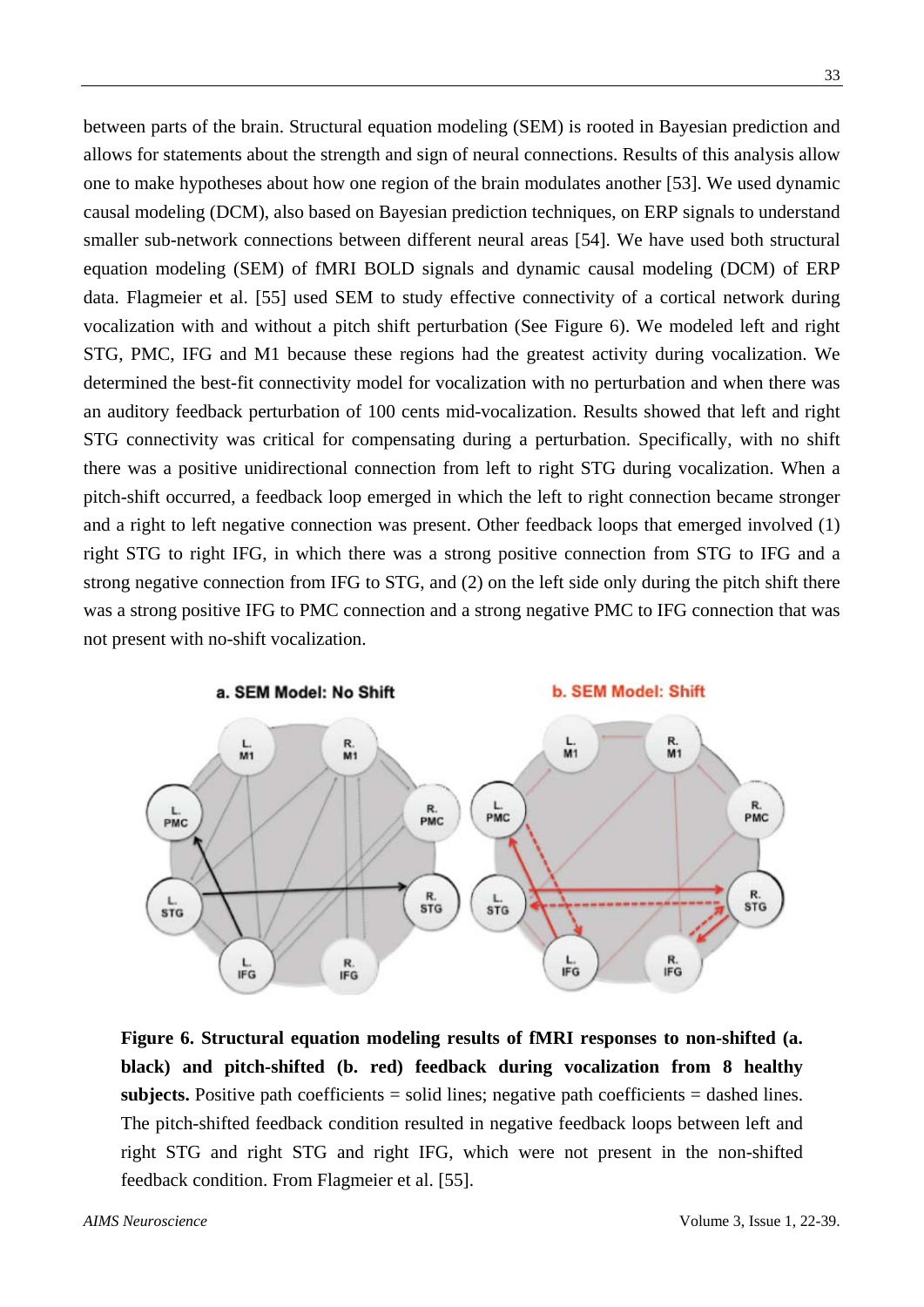We then conducted two experiments using DCM in which we used fMRI to localize the regions of the brain, and uniquely used ERP data to model the electrophysiological signals in the regions identified by fMRI [56,57]. We studied three conditions: passive listening, and pitch-shifts of 100 and 400 cents. We modeled left and right STG, IFG and PMC (see Figure 7). We used Bayesian model selection to first determine that connectivity between left and right STG accounted for responses to a pitch shift of 400 Cents. The next step was to determine the pattern of connectivity between left and right STG that was associated with a perturbation of 400 cents. Thus, we tested right to left, left to right and bilateral connectivity of STG indicated by blue in the Figure. The first finding was that intrinsic connectivity of left and right STG was associated with both the 100 and 400 cent pitch-shift conditions. We also found that both the 100 and 400 cent pitch shift conditions were associated with left to right STG connectivity. In sum, this study also points to STG as the hub of error detection correction mechanisms during perturbed auditory feedback.



**Figure 7.** The blue connections are those that were tested in the DCM modeling of STG (a, right to left STG only; b, left to right connectivity of STG and c, bilateral connectivity of STG). Results of DCM shows that the model that best fits the results is left to right connectivity of STG, Figure 7b (the middle model).

In order to study differences in neural responses to individuals that have different musical skill levels, Parkinson et al. [56] studied causal brain connectivity of ERP signals, seeding the same regions used in the ERP study described immediately above: bilateral STG, IFG and PMC, with a 100 cent pitch shift only. We compared musicians with absolute pitch, musicians with relative pitch and non-musicians. Our critical finding was that STG connectivity best separated groups within this network. Specifically, vocal responses to pitch shifted stimuli in subjects with absolute pitch were driven by connectivity of left to right STG. Interestingly, in musicians with relative pitch and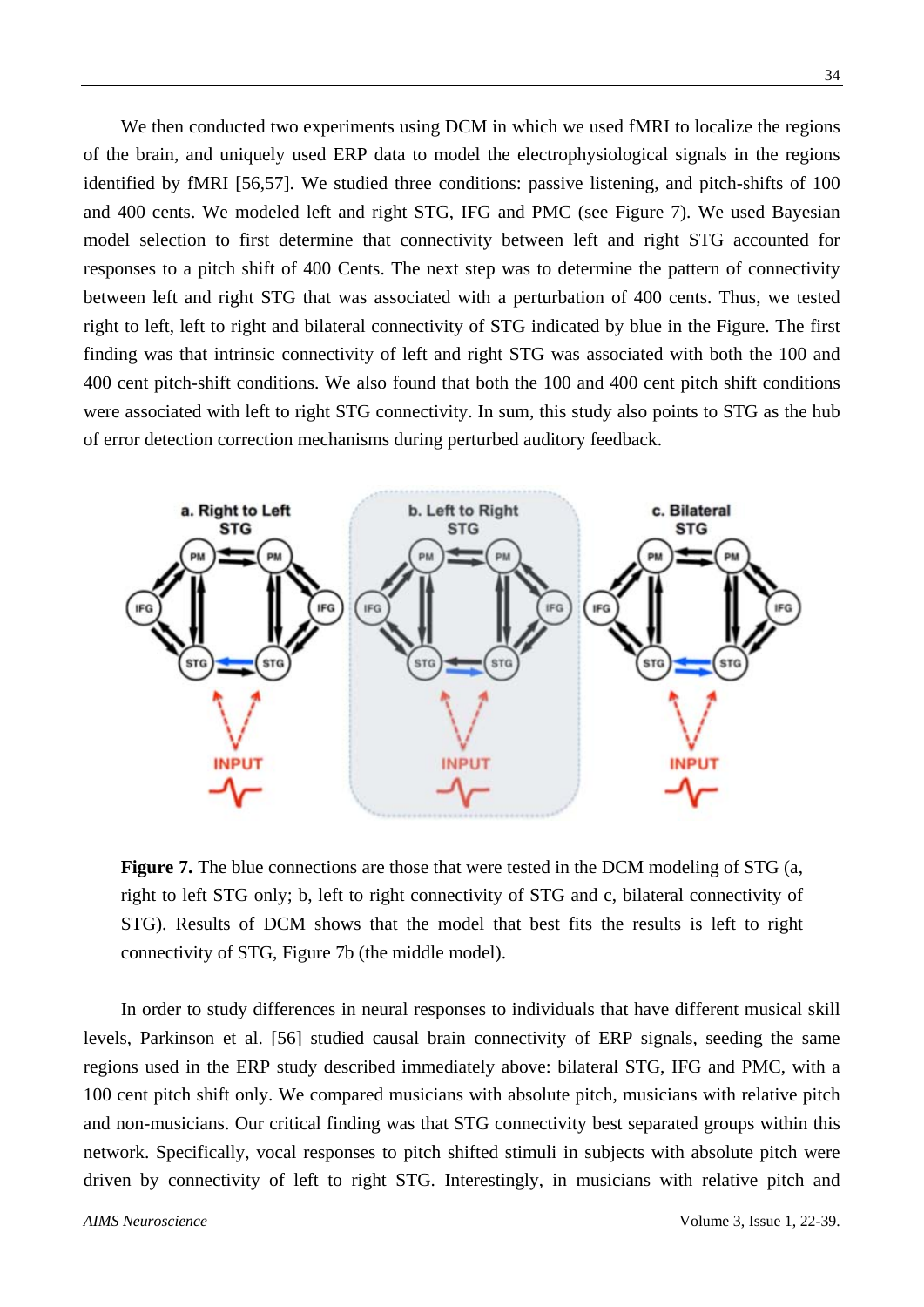non-musicians, the opposite pattern emerged; connectivity of right to left STG was associated with vocal responses to feedback perturbations.

Finally, we have begun to translate our network modeling work to patients with voice disorders. Our first experiment [58] studied functional connectivity of fMRI data while subjects with Parkinson's disease were at rest in the scanner. Resting state fMRI is task-free and requires subjects to simply lie in the scanner with eyes open for approximately 10 minutes. We developed a model using the brain regions reported by Brown et al. [50] in a meta-analysis of fMRI brain activations associated with vocalization (not speech). The model included SMA, left and right rolandic operculum, left and right PMC, left and right STG, left and right putamen, left and right thalamus and left and right cerebellum. Functional connectivity was determined by performing correlations of BOLD signals between each region of the model. The critical finding was that in healthy subjects there was rich connectivity among all regions of the model, but patients with Parkinson's disease had hypo-connectivity between subcortical and cortical regions as well as between left and right STG and other cortical regions. Parkinson's disease generally affects many areas of the body and is related to deterioration in neural connections between the striatum and cerebral cortex [59]. Our work shows that changes in vocalizations in patients with Parkinson's disease also seems to be related to a disconnection between sub-cortical and cortical regions and between STG and other cortical regions in Parkinson's disease.

In summary, our studies of EEG, fMRI, and connectivity modeling all support our claim that STG is the hub of error detection and correction mechanisms during vocalization. This region of the brain is the only one in which intrinsic connectivity is associated with feedback perturbations and is involved as a central region in modulating activity in other brain regions during pitch shifts. It is also the case that our modeling has uncovered important differences in connectivity patterns in musicians versus non-musicians Finally, our work shows that resting state connectivity is also important in understanding vocal control, and of great interest is the fact that the vocalization network in Parkinson's disease is hypo-connected compared to healthy populations.

## **5. Conclusions**

We have reviewed studies that have used the pitch-shift paradigm in order to improve our understanding of how voice auditory feedback is used to control vocalization. Studies have shown that one mechanism for this control process involves a reflexive response to variations in voice pitch that counteracts the change in auditory feedback. A second mechanism facilitates the ability to match a change in voice pitch auditory feedback that may possibly be related to neural processes underlying speech or vocal learning. The studies of neural mechanisms underlying these vocal control processes have utilized MEG, EEG, and fMRI techniques. Results of electophysiology studies indicate that at the onset of vocalization, there is a suppression of the M1 or N1 ERP that seems to reflect a process of discrimination of self from non-self vocalization. Later potentials such as the P2 ERP seem to be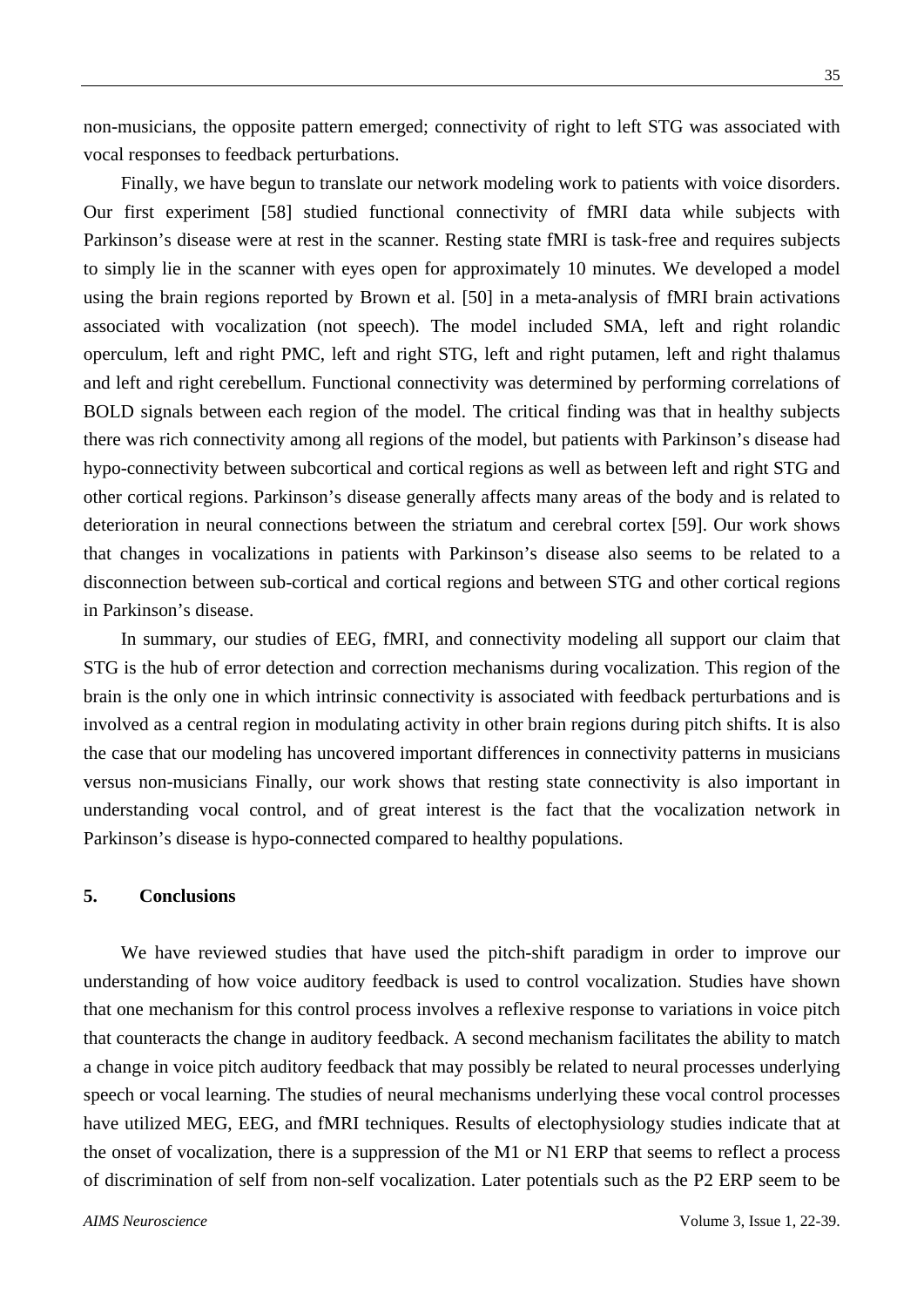involved in registering the magnitude of a pitch shift stimulus during the process of compensating for the detected voice error. Review of studies using fMRI techniques have shown several cortical and subcortical regions involved in the processes described above. These areas include the STG, IPS, PMC, IFG, insula and cerebellum. Finally, structural equation and dynamic causal modeling techniques have shown that the STG plays a critical role in the process of generating vocal responses to changes in voice pitch feedback. Functional connectivity modeling has revealed differences in the intrinsic neural connections involved in voice control between healthy control subjects and people with Parkinson's disease.

## **Acknowledgments**

This research was supported by NIH Grant No. 1R01DC006243.

# **References**

- 1. Jurgens U (2009) The neural control of vocalization in mammals: A review. *J Voice Found* 23: 1-10.
- 2. Sherrington CS (1910) Flexion-reflex of the limb, crossed extension-reflex, and reflex stepping and standing*. J Physiol* 40: 28-121, PMC1533734.
- 3. Lombard E (1911) Le signe de l'évélation de la voix. *Ann Mal Oreille Larynx* 37: 101-119.
- 4. Fairbanks G (1955) Selective vocal effects on delayed auditory feedback. *J Speech Hear Dis* 20: 333-346.
- 5. Elman JL (1981) Effects of frequency-shifted feedback on the pitch of vocal productions. *J Acoust Soc Am* 70: 45-50.
- 6. Burnett TA, Freedland MB, Larson CR, et al. (1998) Voice F0 Responses to Manipulations in Pitch Feedback*. J Acoust Soc Am* 103: 3153-3161.
- 7. Zarate JM, Zatorre RJ (2008) Experience-dependent neural substrates involved in vocal pitch regulation during singing*. NeuroImage* 40: 1871-1887.
- 8. Liu H, Behroozmand R, Bove M, et al. (2011) Laryngeal electromyographic responses to perturbations in voice pitch auditory feedback. J Acoust Soc Am 129: 3946-3954, 3135150.
- 9. Liu H, Larson CR (2007) Effects of perturbation magnitude and voice F0 level on the pitch-shift reflex. *J Acoust Soc Am* 122: 3671-3677.
- 10. Xu Y, Larson C, Bauer J, et al. (2004) Compensation for pitch-shifted auditory feedback during the production of Mandarin tone sequences. *J Acoust Soc Am* 116: 1168-1178.
- 11. Chen SH, Liu H, Xu Y, et al. (2007) Voice F0 responses to pitch-shifted voice feedback during English speech*. J Acoust Soc Am* 121: 1157-1163.
- 12. Sanes JN, Evarts EE (1983) Effects of perturbation on accuracy of arm movements. *J Neurosci* 3: 977-986.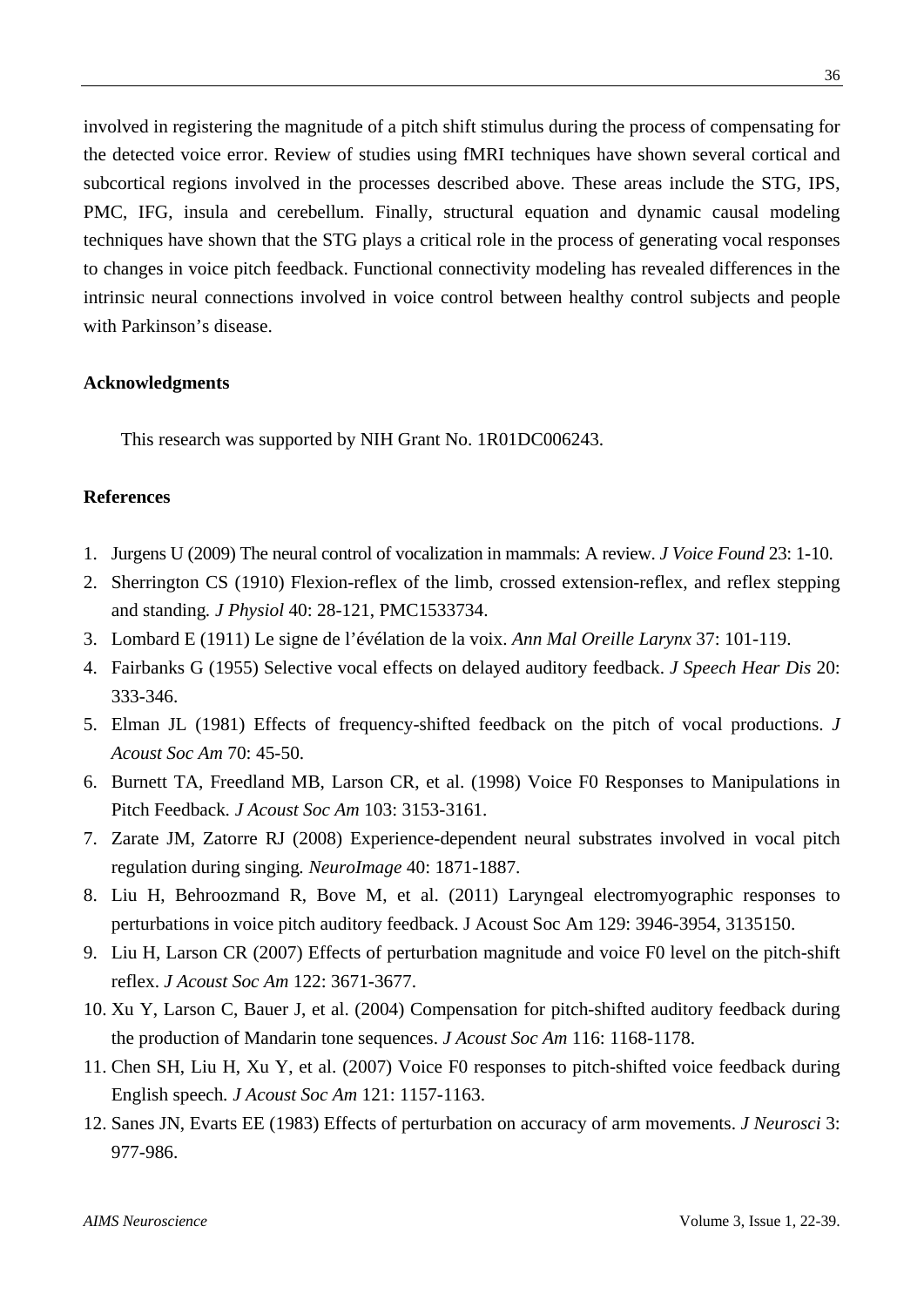- 13. Abbs JH, Gracco VL (1984) Control of complex motor gestures: orofacial muscle responses to load perturbations of lip during speech. *J Neurophysiology* 51: 705-723.
- 14. Kelso JAS, Tuller B, Vatikiotis-Bateson E, et al. (1984) Functionally specific articulatory cooperation following jaw perturbations during speech: Evidence for coordinative structures. *J Expe Psy-Hum Percept Perform* 10: 812-832.
- 15. Cole KJ, Abbs JH (1988) Grip force adjustments evoked by load force perturbations of a grasped object*. J Neurophysiology* 60: 1513-1522.
- 16. Baum SR, McFarland DH, Diab M (1996) Compensation to articulatory perturbation: Perceptual data. *J Acoust Soc Am* 99: 3791-3794.
- 17. Hain TC, Burnett TA, Kiran S, et al. (2000) Instructing subjects to make a voluntary response reveals the presence of two components to the audio-vocal reflex. *Expe Brain Res* 130: 133-141.
- 18. Houde JF, Nagarajan SS, Sekihara K, et al. (2002) Modulation of the auditory cortex during speech: An MEG study. *J Cog Neurosci* 14: 1125-1138.
- 19. Liu H, Behroozmand R, Bove M, et al. (2011) Laryngeal electromyographic responses to perturbations in voice pitch auditory feedback. *J Acoust Soc Am* 129: 3946-354, 3135150.
- 20. Hain TC, Burnett TA, Larson CR, et al. (2001) Effects of delayed auditory feedback (DAF) on the pitch-shift reflex*. J Acoust Soc Am* 109: 2146-2152.
- 21. Larson CR, Burnett TA, Bauer JJ, et al. (2001) Comparisons of voice  $F_0$  responses to pitch-shift onset and offset conditions*. J Acoust Soc Am* 110: 2845-2848.
- 22. Larson CR, Burnett TA, Kiran S, et al. (2000) *E*ffects of pitch-shift onset velocity on voice F0 responses*. J Acoust Soc Am* 107: 559-564.
- 23. Larson CR, Liu H, Behroozmand R, et al. (2008) *Laryngeal muscle responses to voice auditory feedback perturbations*, in *International Conference on Voice Physiology and Biomechanics* 2008: Tampere, Finland.
- 24. Larson CR, Sun J, Hain TC (2007) Effects of simultaneous perturbations of voice pitch and loudness feedback on voice F0 and amplitude control. *J Acoust Soc Am* 121: 2862-2872.
- 25. Liu H, Xu Y, Larson CR, et al. (2009) Attenuation of vocal responses to pitch perturbations during Mandarin speech. *J Acoust Soc Am* 125: 2299-306, 2677266.
- 26. Patel S, Nishimura C, Lodhavia A, et al. (2014) Voice control during voluntary responses to pitch-shifted auditory feedback. *J Acoust Soc Am* 135: 3036-3044.
- 27. Burkard RF, Eggermont JJ, Don M (2007) *Auditory Evoked Potentials*. Baltimore: Williams and Wilkins. 731.
- 28. Behroozmand R, Liu H, Larson CR, et al. (2011) Time-dependent neural processing of auditory feedback during voice pitch error detection*. J Cogn Neurosci* 23: 1205-1217, 3268676.
- 29. Heinks-Maldonado TH, Nagarajan SS, Houde JF, et al. (2006) Magnetoencephalographic evidence for a precise forward model in speech production*. Neuroreport* 17: 1375-1379.
- 30. Houde JF, Jordan MI (2002) Sensorimotor adaptation of speech I: Compensation and adaptation*. J Speech Lan Hearing Res* 45: 295-310.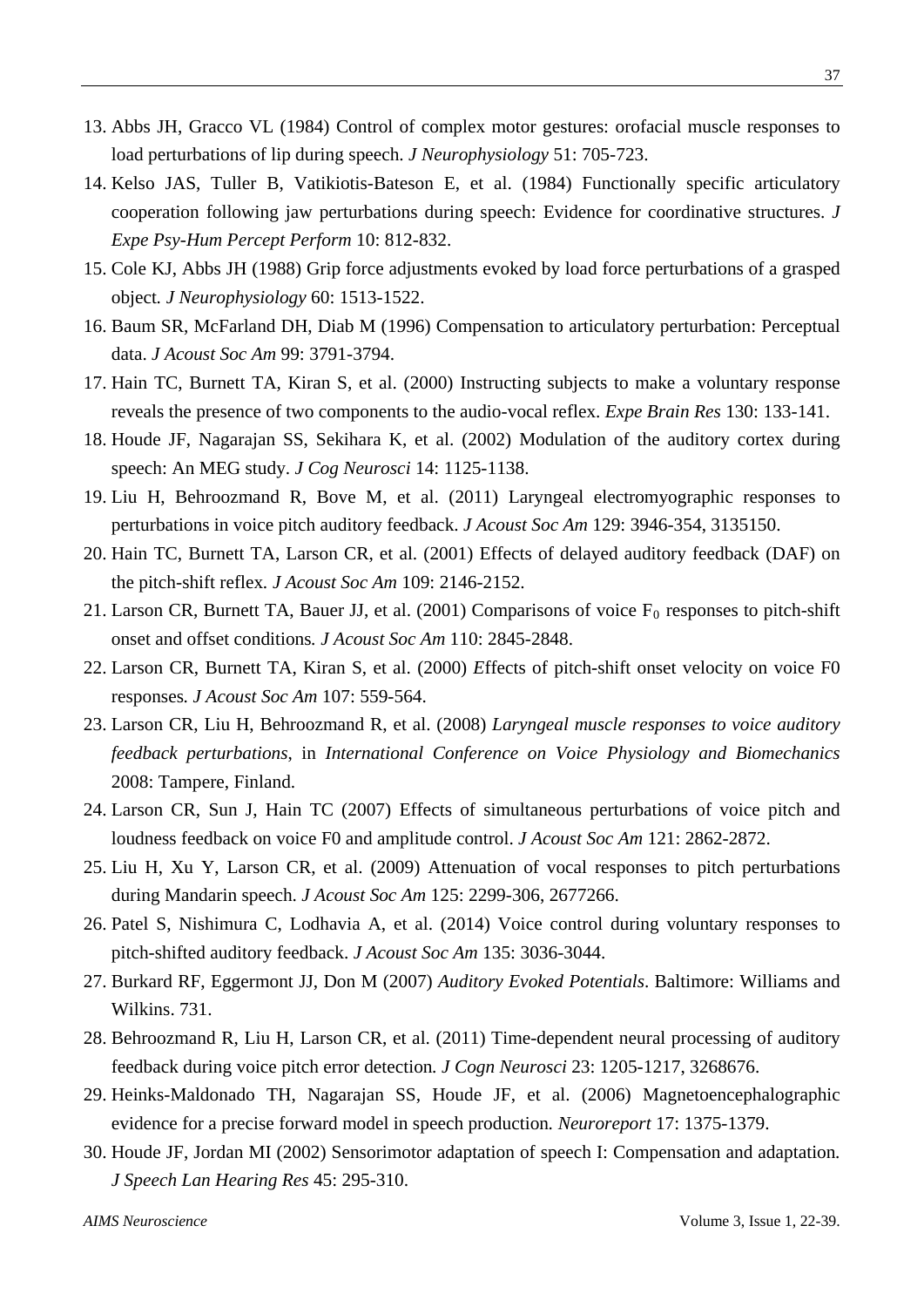- 31. Wolpert DM, Ghahramani Z, Jordan MI (2014) An internal model for sensorimotor integration. *Science* 269: 1880-1882.
- 32. Behroozmand R, Liu H, Larson CR (2011) Time-dependent neural processing of auditory feedback during voice pitch error detection*. J Cogn Neurosci* 23: 1205-1217, 3268676.
- 33. Heinks-Maldonado TH, Mathalon DH, Houde JF, et al. (2007) Relationship of imprecise corollary discharge in schizophrenia to auditory hallucinations. *Arch General Psychiatry* 64: 286-296.
- 34. Behroozmand R, Karvelis L, Liu H, et al. (2009) Vocalization-induced enhancement of the auditory cortex responsiveness during voice F0 feedback perturbation. *Clin Neurophysiol* 120: 1303-1312, 2710429.
- 35. Hawco CS, Jones JA, Ferretti TR, et al. (2009) ERP correlates of online monitoring of auditory feedback during vocalization. *Psychophysiology*.
- 36. Scheerer NE, Behich J, Liu H, et al. (2013) ERP correlates of the magnitude of pitch errors detected in the human voice. *Neuroscience* 240: 176-185.
- 37. Eliades SJ, Wang X (2008) Neural substrates of vocalization feedback monitoring in primate auditory cortex. *Nature* 453: 1102-1106.
- 38. Behroozmand R, Korzyukov O, Larson CR (2011) Effects of voice harmonic complexity on ERP responses to pitch-shifted auditory feedback. *Clin Neurophysiol* 122: 2408-2417, 3189443.
- 39. Belin P, Zatorre RJ (2003) Adaptation to speaker's voice in right anterior temporal lobe. *Neuroreport* 14: 2105-2109.
- 40. Belin P, Zatorre RJ, Ahad P (2002) Human temporal-lobe response to vocal sounds. Brain Research. *Cog Brain Res* 13: 17-26.
- 41. Fecteau S, Armony JL, Joanette Y, et al. (2004) Is voice processing species-specific in human auditory cortex? An fMRI study. *NeuroImage* 23: p. 840-848.
- 42. Fecteau S, Armony JL, Joanette Y, et al. (2005) Sensitivity to voice in human prefrontal cortex. *J Neurophysiology* 94: 2251-2254.
- 43. Greenlee J, Jackson AW, Chen F, et al. (2011) Human auditory cortical activation during selfvocalization. *PLOS One* 6: 1-15, PMC3135150.
- 44. Greenlee JD, Behroozmand R, Larson CR, et al. (2013) Sensory-motor interactions for vocal pitch monitoring in non-primary human auditory cortex. *PLoS One* 8: e60783, 3620048.
- 45. Jones SJ (2003) Sensitivity of human auditory evoked potentials to the harmonicity of complex tones: evidence for dissociated cortical processes of spectral and periodicity analysis. *Expe Brain Res* 150: 506-514.
- 46. Liu H, Behroozmand R, Larson CR (2010) Enhanced neural responses to self-triggered voice pitch feedback perturbations*. NeuroReport* 21: 527-531.
- 47. Parkinson AL, Flagmeier SG, Manes JL, et al. (2012) Understanding the neural mechanisms involved in sensory control of voice production*. Neuroimage* 61: p. 314-322, 3342468.
- 48. Zarate JM, Zatorre RJ (2005) *N*eural substrates governing audiovocal integration for vocal pitch regulation in singing*. An New York Aca Sci* 1060: 404-408.